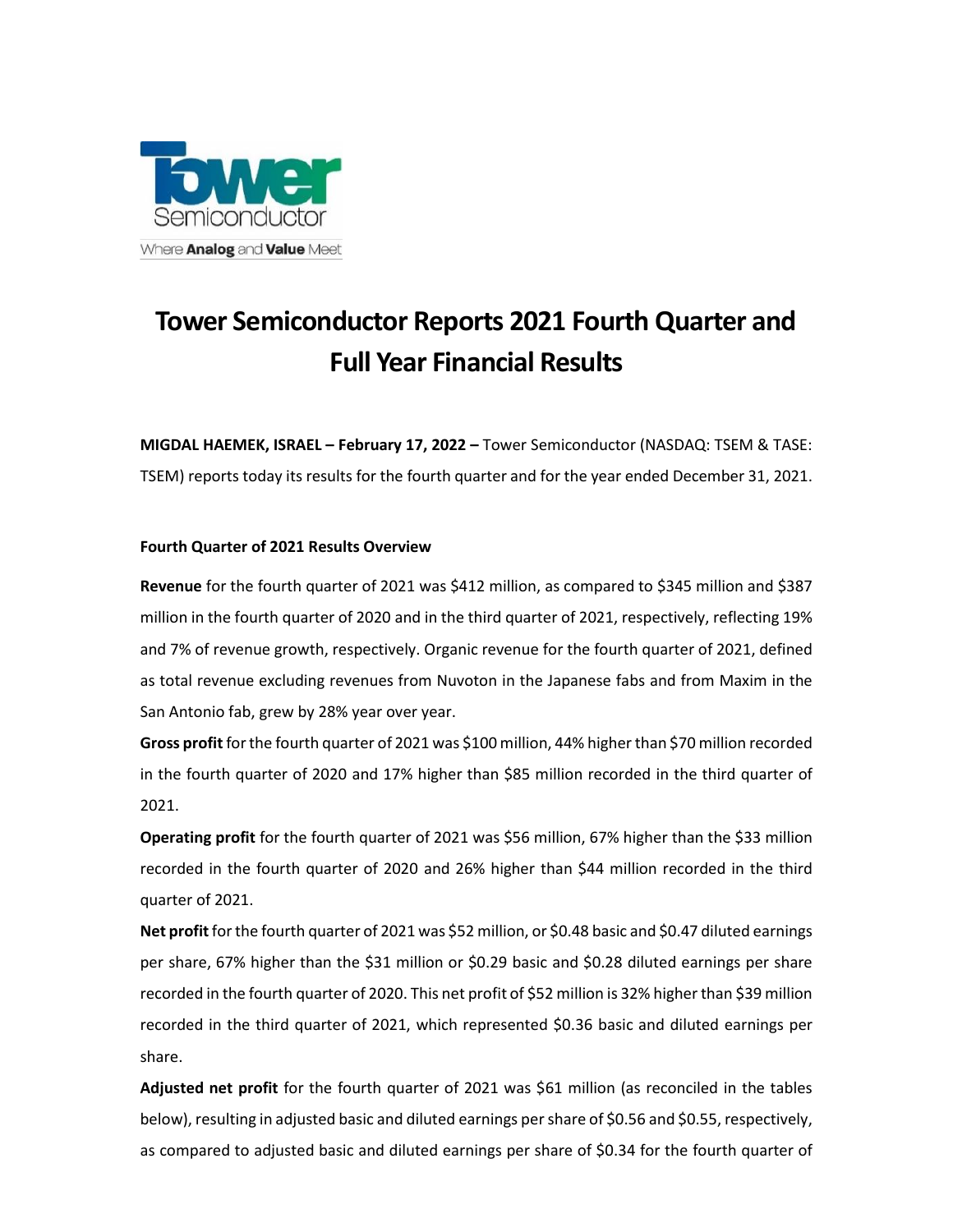2020, and as compared to adjusted basic and diluted earnings per share of \$0.42 and \$0.41, respectively, for the third quarter of 2021.

**Cash flow** generated from operating activities in the fourth quarter of 2021 was \$134 million with investment in fixed assets of \$86 million, net. During the fourth quarter of 2021, the company invested \$47 million in short term deposits and marketable securities.

## **Full year 2021 Results Overview**

**Revenue** for the full year of 2021 was \$1.508 billion, as compared to \$1.266 billion in 2020, reflecting 19% year over year revenue growth and 29% year over year organic revenue (as defined above) growth.

**Gross profit** for the full year of 2021 was \$329 million, 41% higher than \$233 million in 2020.

**Operating profit** for the full year of 2021 was \$167 million, 83% higher than the \$91 million in 2020.

**Net profit** for the full year of 2021 was \$150 million, or \$1.39 basic and \$1.37 diluted earnings per share, 82% higher than the \$82 million or \$0.77 basic and \$0.76 diluted earnings per share in 2020.

**Cash flow** generated from operating activities for full year of 2021 was \$421 million with investment in fixed assets of \$279 million, net. During the year ended December 31, 2021, the company repaid \$77 million of its debt and invested \$60 million in short term deposits, marketable securities and other assets, net.

## **Loan Refinance**

During the fourth quarter of 2021, TPSCo refinanced its loan from its lenders' consortium led by JA Mitsui (a Japanese financial institution), resulting in a JPY 11 billion long-term loan payable in seven semi-annual installments from 2024 to 2027, with a fixed interest rate of 1.95% per annum.

## **Guidance and Conference Call**

As stated in the Company's announcement on February 15, 2022 of its definitive agreement with Intel Corporation, the Company is not providing herewith revenue guidance for the first quarter 2022 and will not host an earnings conference call.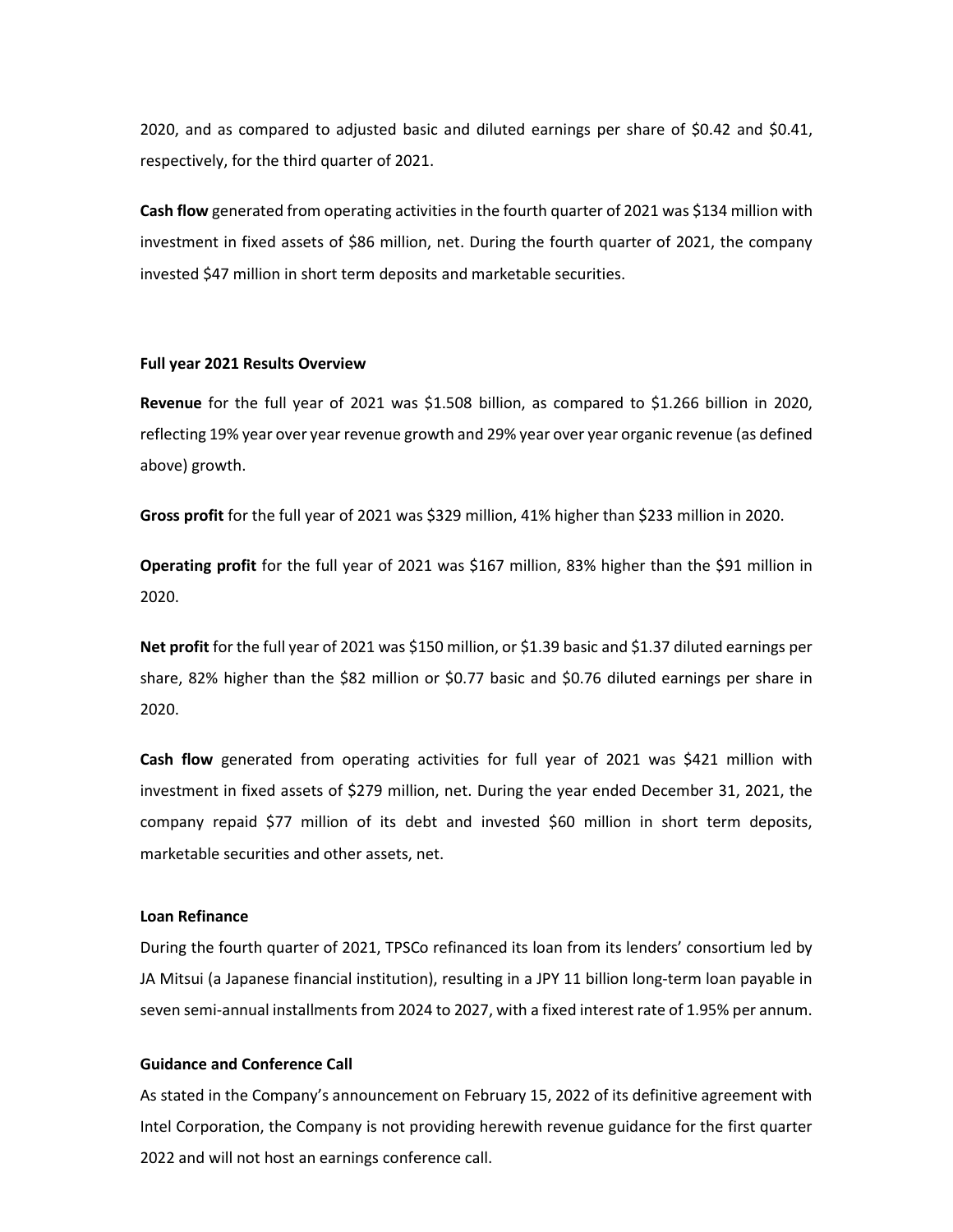*The Company presents its financial statements in accordance with U.S. GAAP. The financial information included in the tables below includes unaudited condensed financial data. Some of the financial information in this release and/ or in related public disclosures or*  filings with respect to the financial statements and/ or results of the Company, which we describe in this release as "adjusted" financial *measures, are non-GAAP financial measures as defined in Regulation G and related reporting requirements promulgated by the Securities and Exchange Commission as they apply to our Company. These adjusted financial measures are calculated excluding one or both of the following: (1) amortization of acquired intangible assets and (2) compensation expenses in respect of equity grants to directors, officers, and employees. These adjusted financial measures should be evaluated in conjunction with, and are not a substitute*  for, GAAP financial measures. The tables also present the GAAP financial measures, which are most comparable to the adjusted *financial measures, as well as a reconciliation between the adjusted financial measures and the comparable GAAP financial measures. As used and/ or presented in this release and/ or in related public disclosures or filings with respect to the financial statements and/ or*  results of the Company, as well as calculated in the tables herein, the term Earnings Before Interest Tax Depreciation and Amortization *(EBITDA) consists of operating profit in accordance with GAAP, excluding (i) depreciation expenses, which include depreciation recorded*  in cost of revenues and in operating cost and expenses lines (e.g, research and development related equipment and/ or fixed other *assets depreciation), (ii) stock-based compensation expense and (iii) amortization of acquired intangible assets. EBITDA is reconciled in the tables below from GAAP operating profit. EBITDA is not a required GAAP financial measure and may not be comparable to a similarly titled measure employed by other companies. EBITDA and the adjusted financial information presented herein and/ or in related public disclosures or filings with respect to the financial statements and/ or results of the Company, should not be considered in isolation or as a substitute for operating profit, net profit or loss, cash flows provided by operating, investing and financing activities, per share data or other profit or cash flow statement data prepared in accordance with GAAP. The term Net Cash, as may be used and/ or presented in this release and/ or in related public disclosures or filings with respect to the financial statements and/ or results of the Company, is comprised of cash, cash equivalents, short-term deposits and marketable securities less debt amounts as presented in the balance sheets included herein. The term Net Cash is not a required GAAP financial measure, may not be comparable to a similarly titled measure employed by other companies and should not be considered in isolation or as a substitute for cash, debt, operating profit, net profit or loss, cash flows provided by operating, investing and financing activities, per share data or other profit or cash flow statement data prepared in accordance with GAAP. The term Free Cash Flow, as used and/ or presented in this release and/ or in related public disclosures or filings with respect to the financial statements and/ or results of the Company, is calculated to be net cash provided by operating activities (in the amounts of \$134 million, \$107 million and \$73 million for the three months periods ended December 31, 2021, September 30, 2021 and December 31, 2020, respectively and in the amount of \$421 million for the year ended December 31, 2021) less cash used for investments in property and equipment, net (in the amounts of \$86 million, \$88 million and \$64 million for the three months periods ended December 31, 2021, September 30, 2021 and December 31, 2020, respectively and in the amount of \$279 million for the year ended December 31, 2021). The term Free Cash Flow is not a required GAAP financial measure, may not be comparable to a similarly titled measure employed by other companies and should not be considered in isolation or as a substitute for operating profit, net profit or loss, cash flows provided by operating, investing and financing activities, per share data or other profit or cash flow statement data prepared in accordance with GAAP.*

### **About Tower Semiconductor**

Tower Semiconductor Ltd. (NASDAQ: TSEM, TASE: TSEM), the leading foundry of high value analog semiconductor solutions, provides technology and manufacturing platforms for integrated circuits (ICs) in growing markets such as consumer, industrial, automotive, mobile, infrastructure, medical and aerospace and defense. Tower Semiconductor focuses on creating positive and sustainable impact on the world through long term partnerships and its advanced and innovative analog technology offering, comprised of a broad range of customizable process platforms such as SiGe, BiCMOS, mixed-signal/CMOS, RF CMOS, CMOS image sensor, non-imaging sensors, integrated power management (BCD and 700V), and MEMS. Tower Semiconductor also provides world-class design enablement for a quick and accurate design cycle as well as process transfer services including development, transfer, and optimization, to IDMs and fabless companies. To provide multi-fab sourcing and extended capacity for its customers, Tower Semiconductor owns two manufacturing facilities in Israel (150mm and 200mm), two in the U.S. (200mm), three facilities in Japan (two 200mm and one 300mm) which it owns through its 51% holdings in TPSCo and is sharing a 300mm manufacturing facility being established in Italy by STMicroelectronics. For more information, please visit: [www.towersemi.com](http://www.towersemi.com/)

## **CONTACTS**:

Noit Levy | Investor Relations | +972 74 737 7556 | [noitle@towersemi.com](mailto:noitle@towersemi.com)

This press release, including our revenue guidance and other projections with respect to our business and activities, includes forward-looking statements, which are subject to risks and uncertainties. Actual results may vary from those projected or implied by such forward-looking statements and you should not place any undue reliance on such forward-looking statements. Potential risks and uncertainties include, without limitation, risks and uncertainties associated with: (i) demand in our customers' end markets, (ii) over demand for our foundry services and/or products that exceeds our capacity, (iii) maintaining existing customers and attracting additional customers,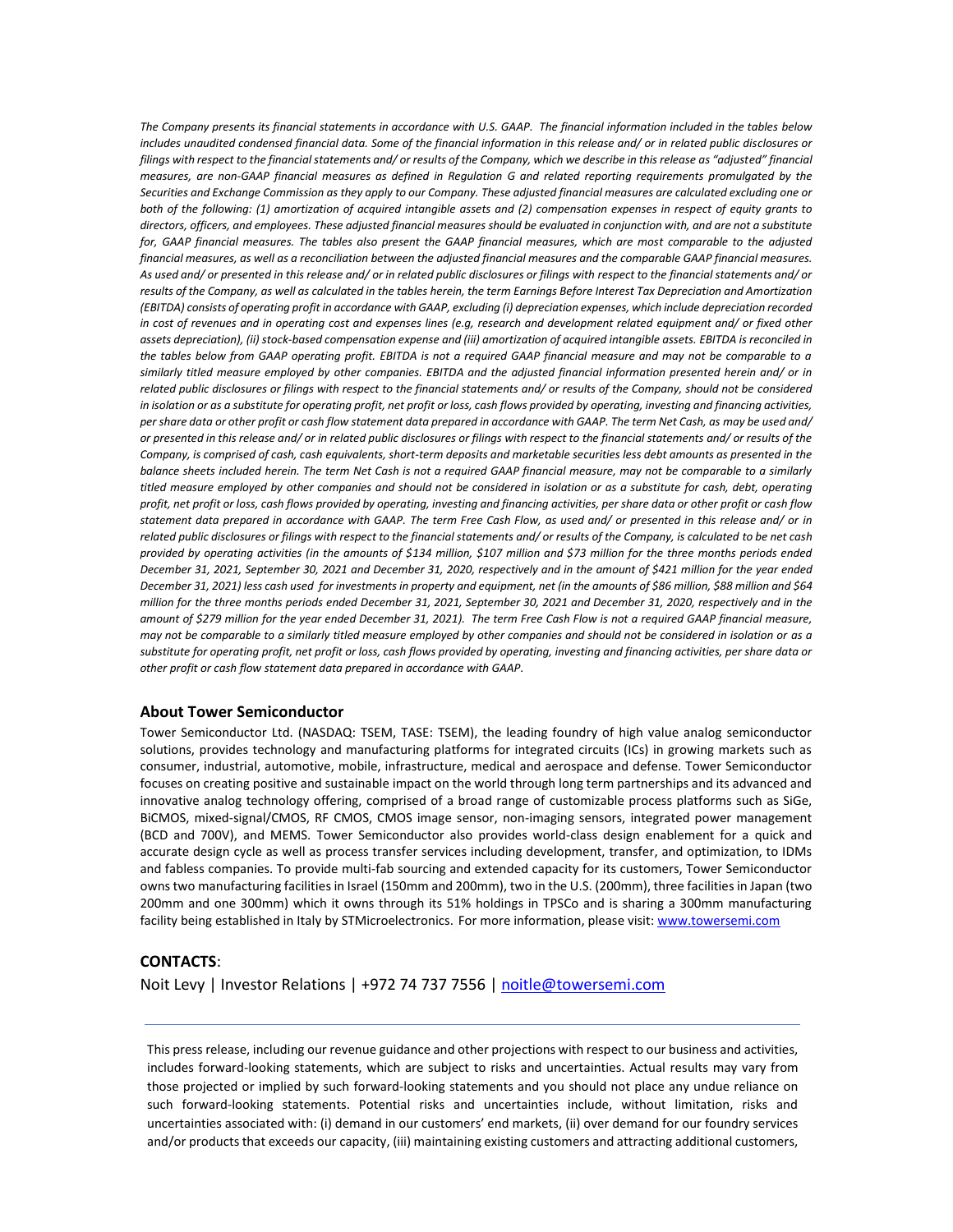(iv) high utilization and its effect on cycle time, yield and on schedule delivery which may cause customers to transfer their product(s) to other fabs, (v) operating results fluctuate from quarter to quarter making it difficult to predict future performance, (vi) impact of our debt and other liabilities on our financial position and operations, (vii) our ability to successfully execute acquisitions, integrate them into our business, utilize our expanded capacity and find new business, (viii) fluctuations in cash flow, (ix) our ability to satisfy the covenants stipulated in our agreements with our lender banks, (x) pending litigation, (xi) new customer engagements, qualification and production rampup at our facilities,(xii) meeting the conditions set in the approval certificates received from the Israeli Investment Center under which we received a significant amount of grants in past years, (xiii) receipt of orders that are lower than the customer purchase commitments, (xiv) failure to receive orders currently expected, (xv) possible incurrence of additional indebtedness, (xvi) effect of global recession, unfavorable economic conditions and/or credit crisis, (xvii) our ability to accurately forecast financial performance, which is affected by limited order backlog and lengthy sales cycles, (xviii) possible situations of obsolete inventory if forecasted demand exceeds actual demand when we manufacture products before receipt of customer orders, (xix) the cyclical nature of the semiconductor industry and the resulting periodic overcapacity, fluctuations in operating results and future average selling price erosion, (xx) the execution of debt re-financing and/or other fundraising activities to enable the service of our debt and/or other liabilities and/or for strategic opportunities, including to fund Agrate fab's significant 300mm capacity investments, in addition to other previously announced capacity expansion plans, and the possible unavailability of such financing and/ or the availability of such financing on unfavorable terms, (xxi) operating our facilities at high utilization rates which is critical in order to cover a portion or all of the high level of fixed costs associated with operating a foundry, and our debt, in order to improve our results, (xxii) the purchase of equipment to increase capacity, the timely completion of the equipment installation, technology transfer and raising the funds therefor, (xxiii) the concentration of our business in the semiconductor industry, (xxiv) product returns, (xxv) our ability to maintain and develop our technology processes and services to keep pace with new technology, evolving standards, changing customer and end-user requirements, new product introductions and short product life cycles, (xxvi) competing effectively, (xxvii) use of outsourced foundry services by both fabless semiconductor companies and integrated device manufacturers, (xxviii) achieving acceptable device yields, product performance and delivery times, (xxix) our dependence on intellectual property rights of others, our ability to operate our business without infringing others' intellectual property rights and our ability to enforce our intellectual property against infringement, (xxx) our fab3 landlord's construction project adjacent to our fabrication facility, including possible temporary reductions or interruptions in the supply of utilities and/ or fab manufacturing, as well as claims that our noise abatement efforts are not adequate under the terms of the amended lease, (xxxi) retention of key employees and recruitment and retention of skilled qualified personnel, (xxxii) exposure to inflation, currency rates (mainly the Israeli Shekel and Japanese Yen) and interest rate fluctuations and risks associated with doing business locally and internationally, as well fluctuations in the market price of our traded securities, (xxxiii) issuance of ordinary shares as a result of conversion and/or exercise of any of our convertible securities, as well as any sale of shares by any of our shareholders, or any market expectation thereof, which may depress the market price of our ordinary shares and may impair our ability to raise future capital, (xxxiv) meeting regulatory requirements worldwide, including environmental and governmental regulations, (xxxv) potential engagement for fab establishment, joint venture and/or capital lease transactions for capacity enhancement in advanced technologies, including risks and uncertainties associated with Agrate fab establishment project, its qualification schedule, technology, equipment and process qualification and production facility ramp-up, customer engagements, cost structure and investment amounts and other terms, which may require additional funding to cover its significant capacity investment needs and other payments, the availability of which funding cannot be assured on favorable terms, if at all, (xxxvi) potential impact on TPSCo and the Company due to the purchase of 49% of TPSCo by NTCJ (previously named PSCS) from Panasonic, (xxxvii) industry and market impact due to the coronavirus and its potential impact on our business, operational continuity, supply chain, revenue and profitability, (xxxviii) potential security, cyber and privacy breaches, (xxxix) our ability to satisfy the covenants stipulated in our agreements with the series G bondholders (as of December 31, 2021, we are in compliance with this indenture's covenants), (xxxx) risks associated with the transaction announced on February 15, 2022, including the timely receipt of certain governmental and other regulatory approvals, the potential for regulatory authorities to require divestitures, behavioral remedies or other concessions in order to obtain their approval of the proposed transaction, the occurrence of any event, change or other circumstance that could give rise to a termination of the merger agreement, the effect of the announcement or pendency of the transaction on business relationships, operating results and business generally, delays, disruptions or increased costs due to the integration process with the acquirer, the potential that our shareholders may not approve the transaction, litigation related to or resulting from the transaction, difficulties to retain key personnel and customers, diverting management's attention from the ongoing business operations, potential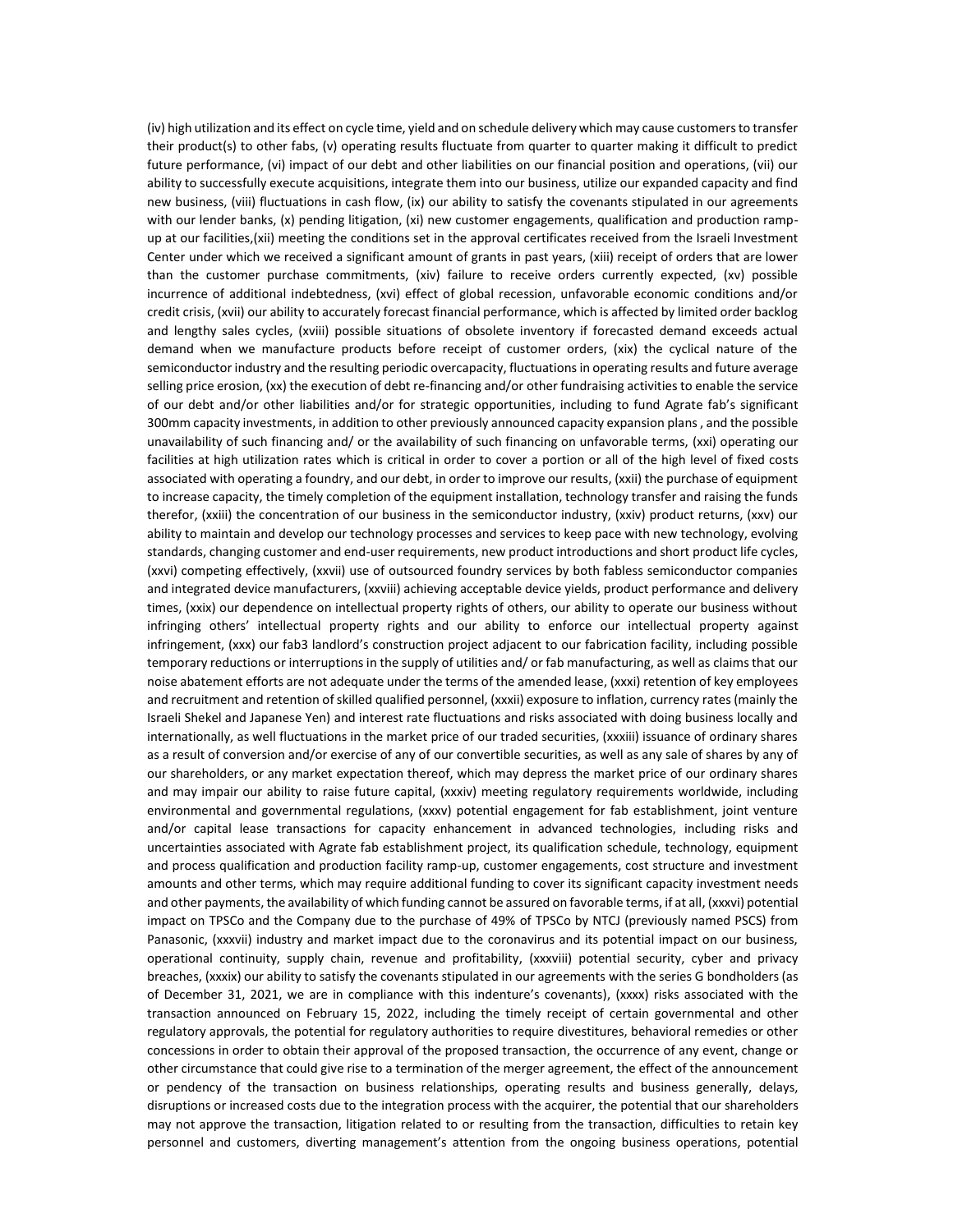negative reactions or changes to business relationships resulting from the announcement or completion of the transaction, and (xxxxi) business interruption due to fire, earthquake and other natural disasters, the security situation in Israel, global trade "war", COVID-19 pandemic, including its impact on global supply chain to the fabs and from the fabs, power interruptions and other events beyond our control.

*A more complete discussion of risks and uncertainties that may affect the accuracy of forward-looking statements included in this press*  release or which may otherwise affect our business is included under the heading "Risk Factors" in Tower's most recent filings on Forms *20-F and 6-K, as were filed with the Securities and Exchange Commission (the "SEC") and the Israel Securities Authority. Future results may differ materially from those previously reported. The Company does not intend to update, and expressly disclaims any obligation to update, the information contained in this release.*

> **# # #** *(Financial tables follow)*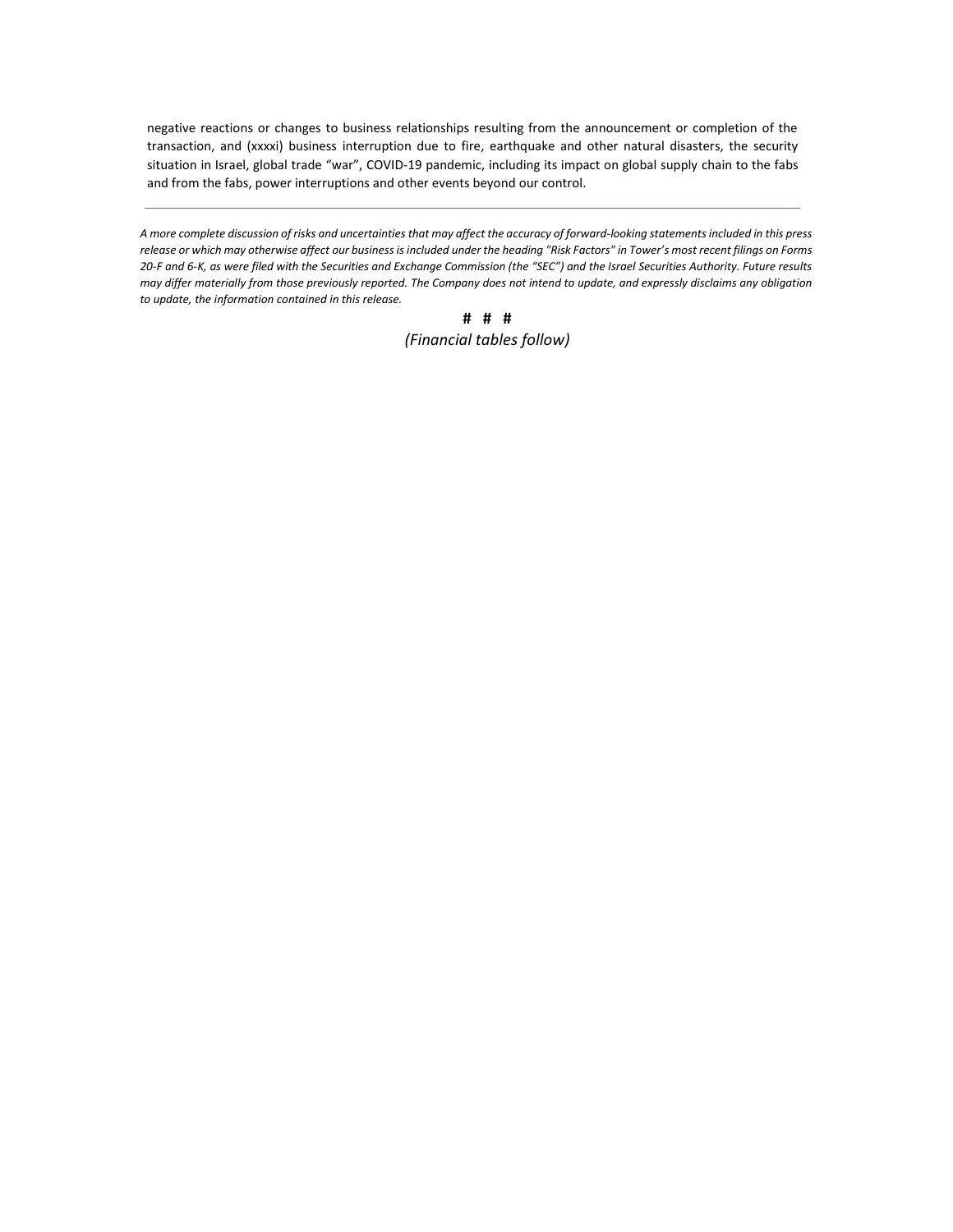#### **TOWER SEMICONDUCTOR LTD. AND SUBSIDIARIES CONDENSED CONSOLIDATED BALANCE SHEETS (UNAUDITED) (dollars in thousands)**

|                                                  | December 31,    | September 30,   | December 31,    |  |
|--------------------------------------------------|-----------------|-----------------|-----------------|--|
|                                                  | 2021            | 2021            | 2020            |  |
| <b>ASSETS</b>                                    |                 |                 |                 |  |
| <b>CURRENT ASSETS</b>                            |                 |                 |                 |  |
| Cash and cash equivalents                        | \$<br>210,930   | \$<br>211,503   | \$<br>211,683   |  |
| Short-term deposits                              | 363,648         | 315,964         | 310,230         |  |
| <b>Marketable securities</b>                     | 190,068         | 190,523         | 188,967         |  |
| <b>Trade accounts receivable</b>                 | 142,228         | 144,878         | 162,100         |  |
| <b>Inventories</b>                               | 234,512         | 220,668         | 199,126         |  |
| Other current assets                             | 54.817          | 43,653          | 30,810          |  |
| <b>Total current assets</b>                      | 1,196,203       | 1,127,189       | 1,102,916       |  |
| <b>LONG-TERM INVESTMENTS</b>                     | 39,597          | 39,157          | 40,699          |  |
| <b>PROPERTY AND EQUIPMENT, NET</b>               | 876,683         | 879,323         | 839,171         |  |
| <b>GOODWILL AND OTHER INTANGIBLE ASSETS, NET</b> | 18,820          | 17,581          | 17,962          |  |
| DEFERRED TAX AND OTHER LONG-TERM ASSETS, NET     | 99,938          | 91,786          | 93,401          |  |
| <b>TOTAL ASSETS</b>                              | 2,231,241<br>\$ | \$<br>2,155,036 | \$<br>2,094,149 |  |
| <b>LIABILITIES AND SHAREHOLDERS' EQUITY</b>      |                 |                 |                 |  |
| <b>CURRENT LIABILITIES</b>                       |                 |                 |                 |  |
| Short-term debt                                  | \$<br>83,868    | \$<br>105,414   | \$<br>106,513   |  |
| Trade accounts payable                           | 78,712          | 92,989          | 96.940          |  |
| Deferred revenue and customers' advances         | 39,992          | 31,866          | 10,027          |  |
| <b>Other current liabilities</b>                 | 73,756          | 69,796          | 59,432          |  |
| <b>Total current liabilities</b>                 | 276,328         | 300,065         | 272,912         |  |
| <b>LONG-TERM DEBT</b>                            | 230,972         | 212,271         | 283,765         |  |
| <b>LONG-TERM CUSTOMERS' ADVANCES</b>             | 69,968          | 39,074          | 25,451          |  |
| <b>EMPLOYEE RELATED LIABILITIES</b>              | 14,622          | 15,959          | 15,833          |  |
| DEFERRED TAX AND OTHER LONG-TERM LIABILITIES     | 23,962          | 28,211          | 41,286          |  |
| <b>TOTAL LIABILITIES</b>                         | 615,852         | 595,580         | 639,247         |  |
| <b>TOTAL SHAREHOLDERS' EQUITY</b>                | 1,615,389       | 1,559,456       | 1,454,902       |  |
| TOTAL LIABILITIES AND SHAREHOLDERS' EQUITY       | \$<br>2,231,241 | \$<br>2,155,036 | \$<br>2,094,149 |  |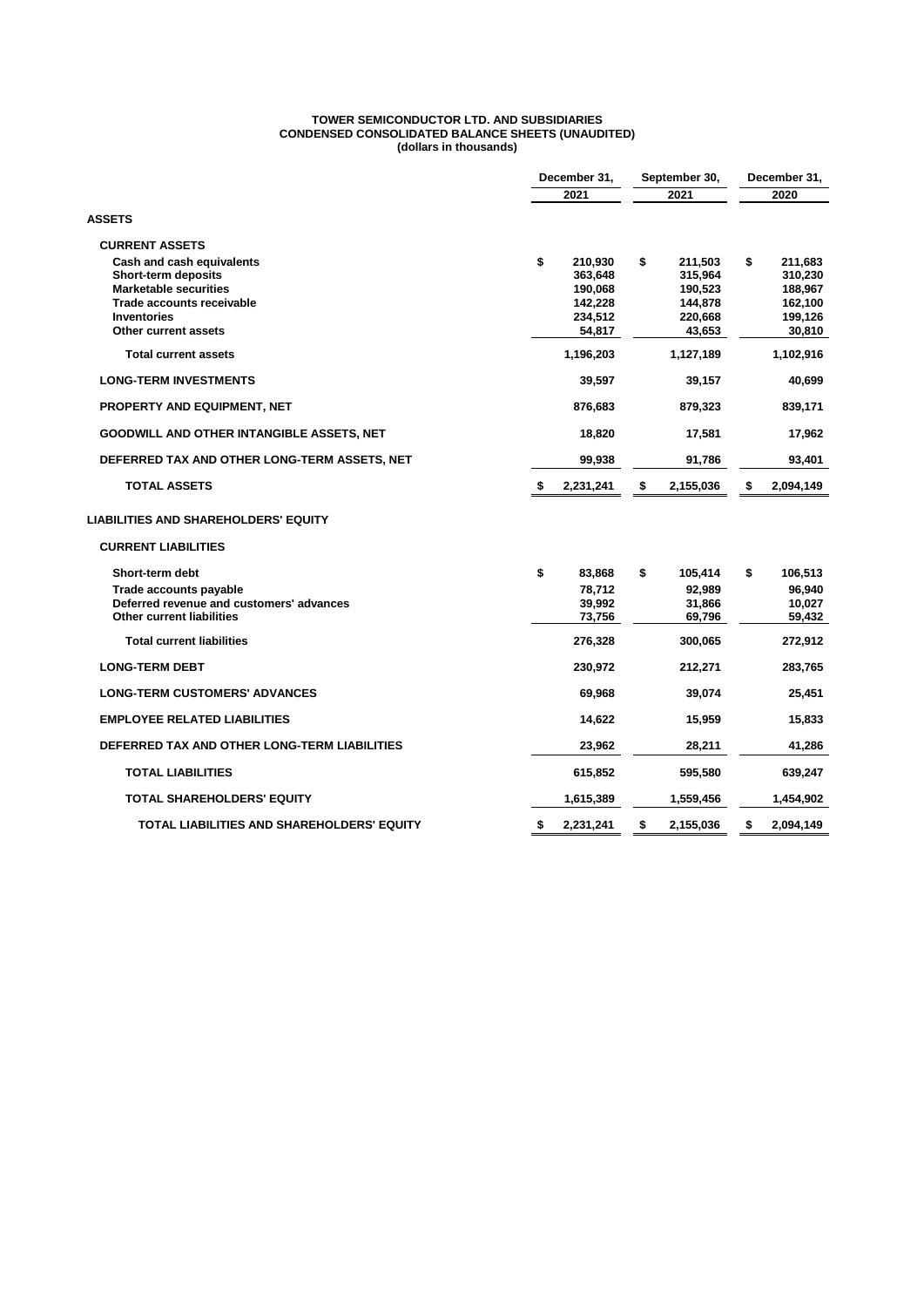#### **TOWER SEMICONDUCTOR LTD. AND SUBSIDIARIES CONDENSED CONSOLIDATED STATEMENTS OF OPERATIONS (UNAUDITED) (dollars and share count in thousands, except per share data)**

|                                                             | Three months ended   |                      |    |                       |    |                      |  |
|-------------------------------------------------------------|----------------------|----------------------|----|-----------------------|----|----------------------|--|
|                                                             |                      | December 31,<br>2021 |    | September 30,<br>2021 |    | December 31,<br>2020 |  |
| <b>REVENUES</b>                                             | \$                   | 412,108              | \$ | 386,706               | \$ | 345,211              |  |
| <b>COST OF REVENUES</b>                                     |                      | 311,935              |    | 301,330               |    | 275,602              |  |
| <b>GROSS PROFIT</b>                                         |                      | 100,173              |    | 85,376                |    | 69,609               |  |
| <b>OPERATING COSTS AND EXPENSES:</b>                        |                      |                      |    |                       |    |                      |  |
| <b>Research and development</b>                             |                      | 22,371               |    | 21,591                |    | 19,913               |  |
| Marketing, general and administrative                       |                      | 21,939               |    | 19,620                |    | 16,317               |  |
|                                                             |                      | 44,310               |    | 41,211                |    | 36,230               |  |
| <b>OPERATING PROFIT</b>                                     |                      | 55,863               |    | 44,165                |    | 33,379               |  |
| FINANCING AND OTHER EXPENSE, NET                            |                      | (372)                |    | (2,714)               |    | (1,498)              |  |
| PROFIT BEFORE INCOME TAX                                    |                      | 55,491               |    | 41,451                |    | 31,881               |  |
| <b>INCOME TAX EXPENSE, NET</b>                              |                      | (3,614)              |    | (1,084)               |    | (1,823)              |  |
| <b>NET PROFIT</b>                                           |                      | 51,877               |    | 40,367                |    | 30,058               |  |
| Net loss (income) attributable to non-controlling interest  |                      | (138)                |    | (1, 282)              |    | 974                  |  |
| NET PROFIT ATTRIBUTABLE TO THE COMPANY                      | \$                   | 51,739               | \$ | 39,085                | \$ | 31,032               |  |
| <b>BASIC EARNINGS PER SHARE</b>                             | \$                   | 0.48                 | \$ | 0.36                  | \$ | 0.29                 |  |
| Weighted average number of shares                           |                      | 108,768              |    | 108,354               |    | 107,762              |  |
| <b>DILUTED EARNINGS PER SHARE</b>                           | \$                   | 0.47                 | \$ | 0.36                  | \$ | 0.28                 |  |
| Weighted average number of shares                           |                      | 110,267              |    | 109,825               |    | 108,985              |  |
| RECONCILIATION FROM GAAP NET PROFIT TO ADJUSTED NET PROFIT: |                      |                      |    |                       |    |                      |  |
| <b>GAAP NET PROFIT</b>                                      | \$                   | 51,739               | \$ | 39,085                | \$ | 31,032               |  |
| <b>Stock based compensation</b>                             |                      | 8,815                |    | 5,452                 |    | 5,190                |  |
| Amortization of acquired intangible assets                  |                      | 506                  |    | 504                   |    | 365                  |  |
| <b>ADJUSTED NET PROFIT</b>                                  | $\overline{\bullet}$ | 61,060               | \$ | 45,041                | \$ | 36,587               |  |
| <b>ADJUSTED EARNINGS PER SHARE:</b>                         |                      |                      |    |                       |    |                      |  |
| <b>Basic</b>                                                | \$                   | 0.56                 | \$ | 0.42                  | \$ | 0.34                 |  |
| <b>Diluted</b>                                              | \$                   | 0.55                 | \$ | 0.41                  | \$ | 0.34                 |  |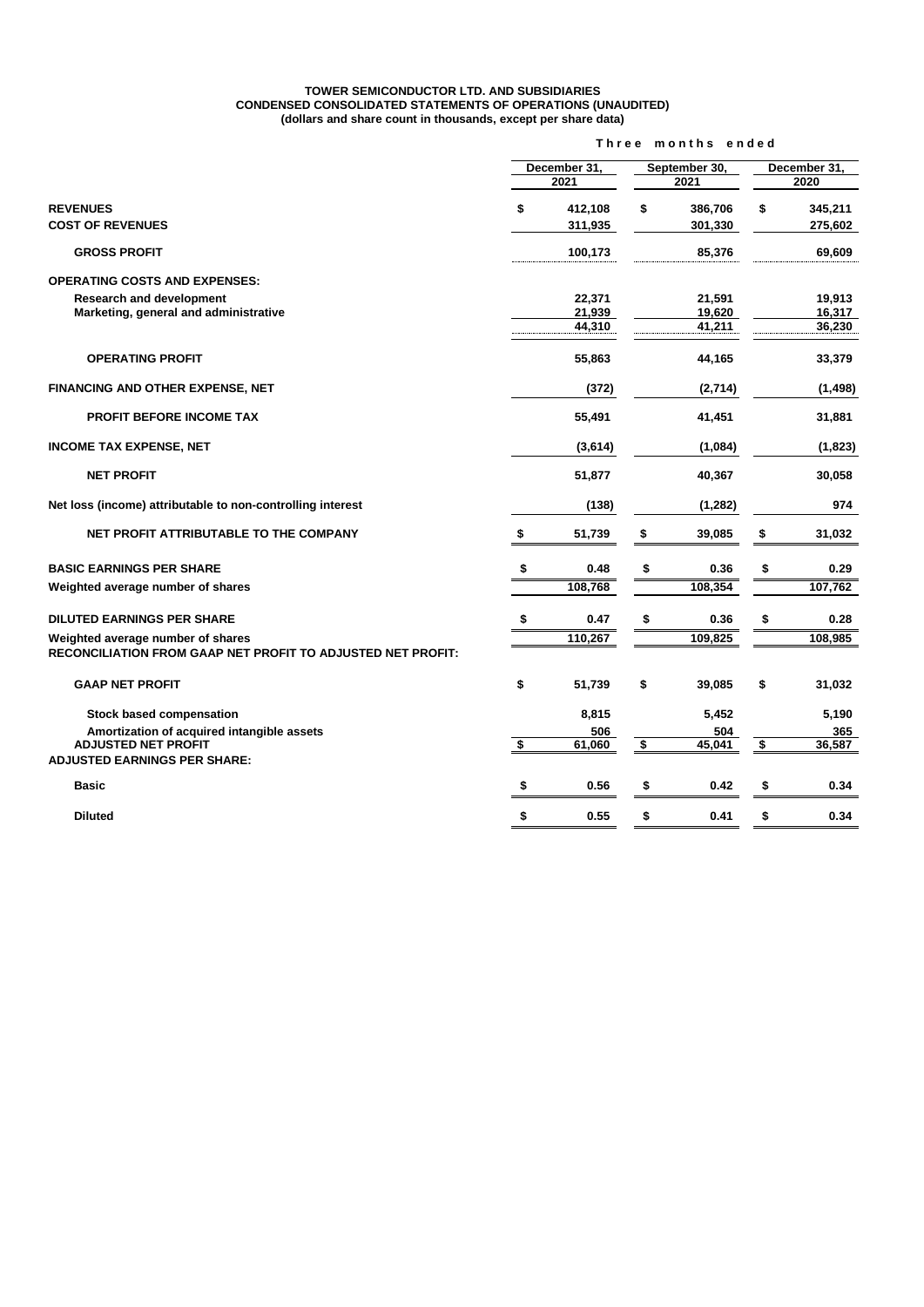## **TOWER SEMICONDUCTOR LTD. AND SUBSIDIARIES CONDENSED CONSOLIDATED STATEMENTS OF OPERATIONS (UNAUDITED) (dollars and share count in thousands, except per share data)**

|                                                             | Year ended<br>December 31, |             |                 |             |
|-------------------------------------------------------------|----------------------------|-------------|-----------------|-------------|
|                                                             |                            |             |                 |             |
|                                                             |                            | 2021        |                 | 2020        |
| <b>REVENUES</b>                                             |                            | \$1,508,166 |                 | \$1,265,684 |
| <b>COST OF REVENUES</b>                                     |                            | 1,179,048   |                 | 1,032,366   |
| <b>GROSS PROFIT</b>                                         |                            | 329,118     |                 | 233,318     |
| <b>OPERATING COSTS AND EXPENSES:</b>                        |                            |             |                 |             |
| <b>Research and development</b>                             |                            | 85,386      |                 | 78,320      |
| Marketing, general and administrative                       |                            | 77,221      |                 | 63,965      |
|                                                             |                            | 162,607     |                 | 142,285     |
| <b>OPERATING PROFIT</b>                                     |                            | 166,511     |                 | 91,033      |
| FINANCING AND OTHER EXPENSE, NET                            |                            | (11, 412)   |                 | (2, 345)    |
| PROFIT BEFORE INCOME TAX                                    |                            | 155,099     |                 | 88,688      |
| <b>INCOME TAX EXPENSE, NET</b>                              |                            | (1,024)     |                 | (5, 399)    |
| <b>NET PROFIT</b>                                           |                            | 154,075     |                 | 83,289      |
| Net income attributable to non-controlling interest         |                            | (4,063)     |                 | (987)       |
| NET PROFIT ATTRIBUTABLE TO THE COMPANY                      | \$                         | 150,012     | \$              | 82,302      |
| <b>BASIC EARNINGS PER SHARE</b>                             | \$                         | 1.39        | \$              | 0.77        |
| Weighted average number of shares                           |                            | 108,279     |                 | 107,254     |
| <b>DILUTED EARNINGS PER SHARE</b>                           | \$                         | 1.37        | \$              | 0.76        |
| Weighted average number of shares                           |                            | 109,798     |                 | 108,480     |
| RECONCILIATION FROM GAAP NET PROFIT TO ADJUSTED NET PROFIT: |                            |             |                 |             |
| <b>GAAP NET PROFIT</b>                                      | \$                         | 150,012     |                 | 82,302      |
| <b>Stock based compensation</b>                             |                            | 25,144      |                 | 16,988      |
| Amortization of acquired intangible assets                  |                            | 1,993       |                 | 1,658       |
| <b>ADJUSTED NET PROFIT</b>                                  | \$                         | 177,149     | \$              | 100,948     |
| <b>ADJUSTED EARNINGS PER SHARE:</b>                         |                            |             |                 |             |
| <b>Basic</b>                                                | \$                         | 1.64        | \$              | 0.94        |
| <b>Diluted</b>                                              | \$                         | 1.61        | $\overline{\$}$ | 0.93        |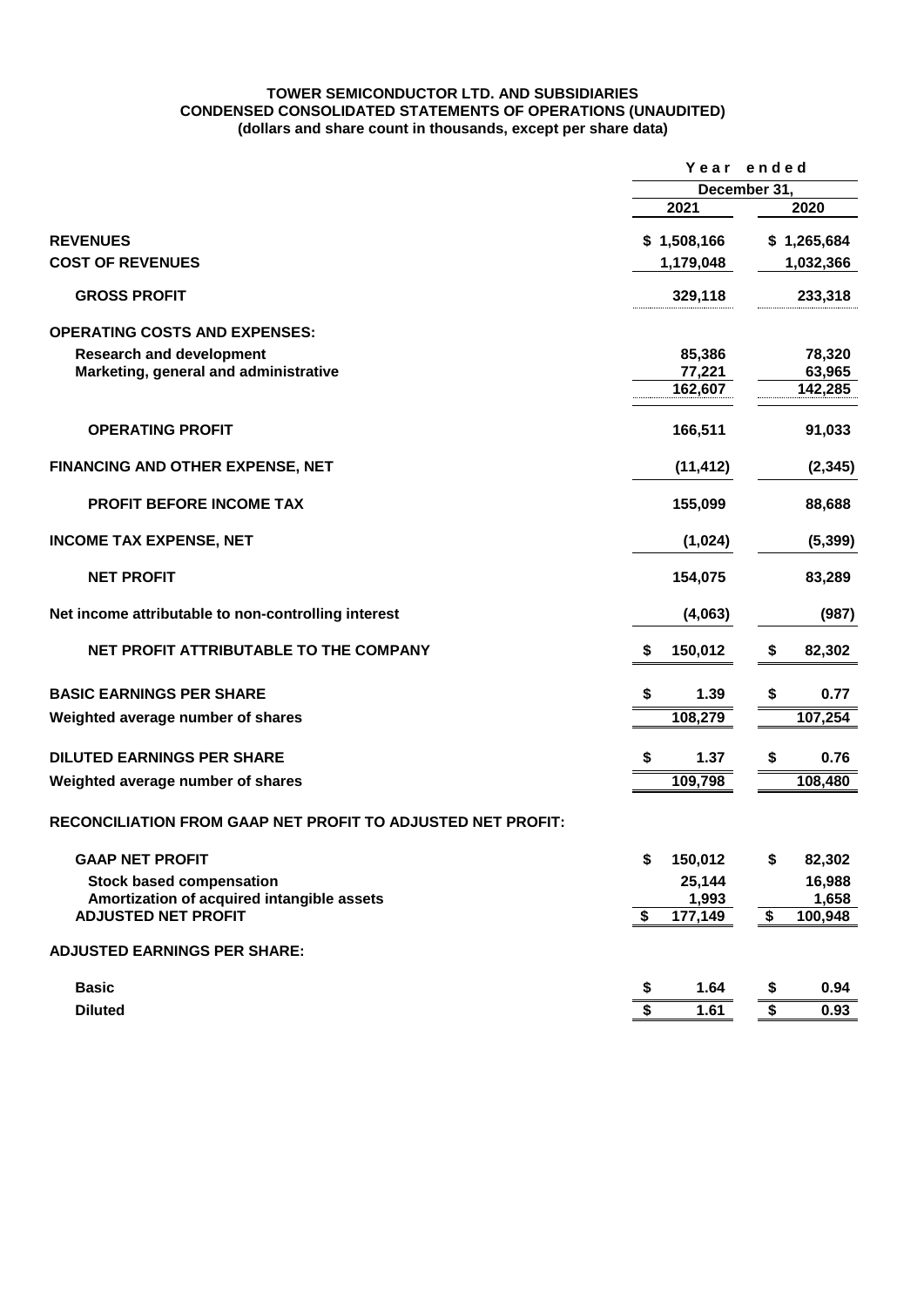# **TOWER SEMICONDUCTOR LTD. AND SUBSIDIARIES RECONCILIATION FROM GAAP OPERATING PROFIT TO EBITDA (UNAUDITED) (dollars in thousands)**

|                                            | Three months ended |                      |    |                       |                      |        |  |  |
|--------------------------------------------|--------------------|----------------------|----|-----------------------|----------------------|--------|--|--|
|                                            |                    | December 31.<br>2021 |    | September 30,<br>2021 | December 31,<br>2020 |        |  |  |
| <b>GAAP OPERATING PROFIT</b>               | S                  | 55,863               | \$ | 44,165                | \$                   | 33,379 |  |  |
| <b>Depreciation</b>                        |                    | 64,692               |    | 63,021                |                      | 56,956 |  |  |
| <b>Stock based compensation</b>            |                    | 8,815                |    | 5,452                 |                      | 5,190  |  |  |
| Amortization of acquired intangible assets |                    | 506                  |    | 504                   |                      | 365    |  |  |
| <b>EBITDA</b>                              |                    | 129,876              |    | 113,142               |                      | 95,890 |  |  |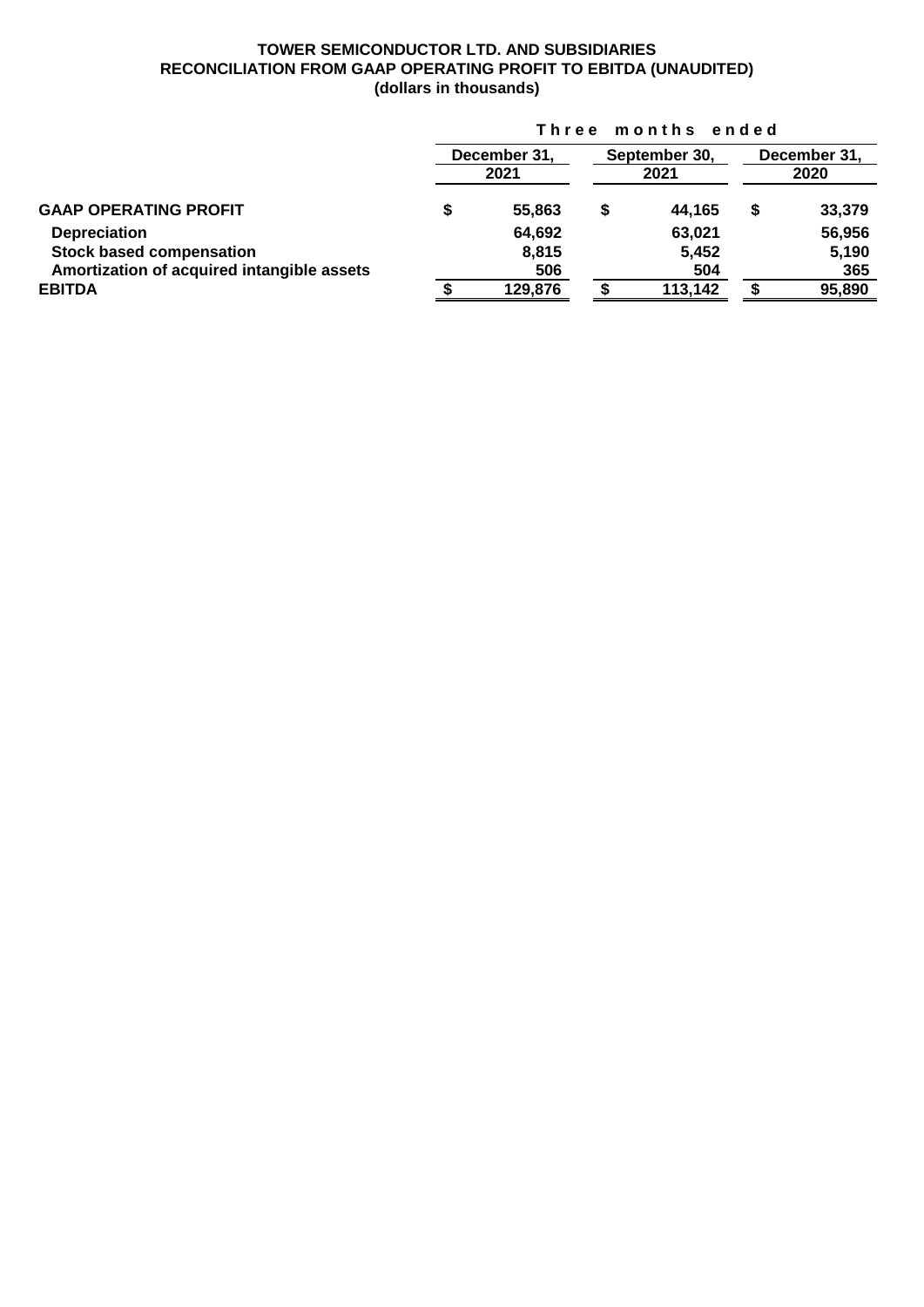#### **TOWER SEMICONDUCTOR LTD. AND SUBSIDIARIES CONSOLIDATED SOURCES AND USES REPORT (UNAUDITED) (dollars in thousands)**

|                                                                                 | Three months ended |           |               |           |              |           |  |
|---------------------------------------------------------------------------------|--------------------|-----------|---------------|-----------|--------------|-----------|--|
|                                                                                 | December 31.       |           | September 30. |           | December 31. |           |  |
|                                                                                 |                    | 2021      |               | 2021      |              | 2020      |  |
| <b>CASH AND CASH EQUIVALENTS - BEGINNING OF PERIOD</b>                          |                    | 211.503   |               | 215.755   |              | 207,704   |  |
| Net cash provided by operating activities                                       |                    | 133.656   |               | 106.974   |              | 73.010    |  |
| Investments in property and equipment, net                                      |                    | (85, 947) |               | (87, 714) |              | (64, 233) |  |
| <b>Exercise of options</b>                                                      |                    | 48        |               | 46        |              | 1.026     |  |
| Debt recevied (repaid), net                                                     |                    | 1.040     |               | (29, 211) |              | (8, 147)  |  |
| Effect of Japanese Yen exchange rate change over cash balance                   |                    | (2, 102)  |               | (597)     |              | 1.624     |  |
| Investments in short-term deposits, marketable securities and other assets, net |                    | (47, 268) |               | 6.250     |              | 699       |  |
| <b>CASH AND CASH EQUIVALENTS - END OF PERIOD</b>                                |                    | 210,930   |               | 211,503   |              | 211,683   |  |

|                                                                                 | ended<br>Year |              |              |            |
|---------------------------------------------------------------------------------|---------------|--------------|--------------|------------|
|                                                                                 |               | December 31. | December 31. |            |
|                                                                                 |               | 2021         | 2020         |            |
| CASH AND CASH EQUIVALENTS - BEGINNING OF PERIOD                                 | \$            | 211.683      | \$           | 355,561    |
| Net cash provided by operating activities                                       |               | 421.293      |              | 276.561    |
| Investments in property and equipment, net                                      |               | (279, 260)   |              | (256, 539) |
| <b>Exercise of options</b>                                                      |               | 458          |              | 2.512      |
| Debt repaid, net                                                                |               | (77, 315)    |              | (63, 699)  |
| Effect of Japanese Yen exchange rate change over cash balance                   |               | (6, 245)     |              | 4.357      |
| Investments in short-term deposits, marketable securities and other assets, net |               | (59,684)     |              | (107,070)  |
| CASH AND CASH EQUIVALENTS - END OF PERIOD                                       |               | 210,930      |              | 211,683    |